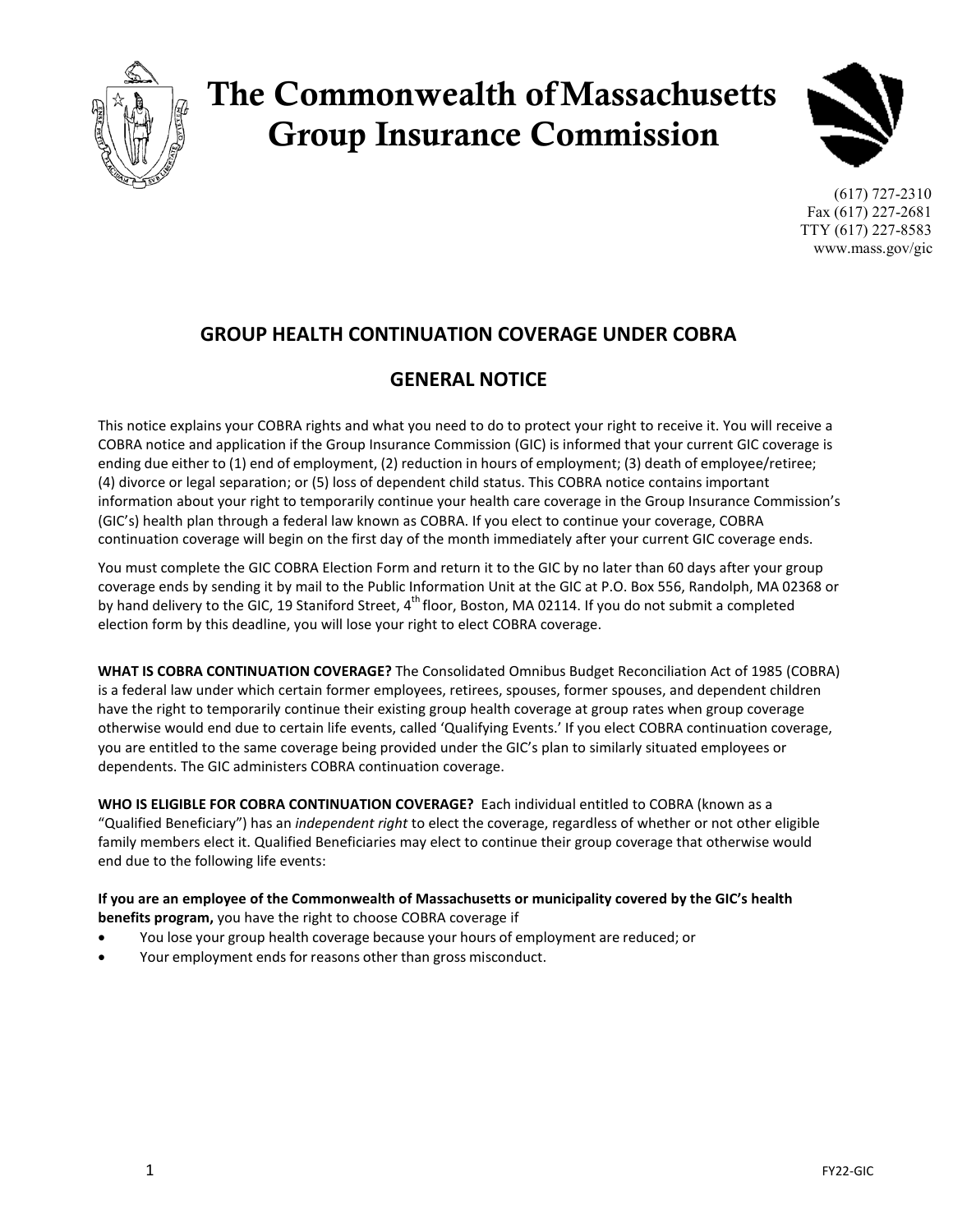**If you are the spouse of an employee covered by the GIC's health benefits program,** you have the right to choose COBRA continuation coverage for yourself if you lose GIC health coverage for any of the following reasons (known as "qualifying events"):

- Your spouse dies;
- Your spouse's employment with the Commonwealth or participating municipality ends for any reason other than gross misconduct or his/her hours of employment are reduced; or
- You and your spouse legally separate ordivorce.

**If you have dependent children who are covered by the GIC's health benefits program,** each child has the right to elect COBRA continuation coverage if he or she loses GIC health coverage for any of the following reasons (known as "qualifying events"):

- The employee-parent dies;
- The employee-parent's employment is terminated (for reasons other than gross misconduct) or the parent's hours or employment are reduced;
- The parents legally separate or divorce; or
- The dependent ceases to be a dependent child under GIC eligibility rules

**HOW LONG DOES COBRA CONTINUATION COVERAGE LAST?** By law, COBRA continuation coverage must begin on the day immediately after your group health coverage otherwise would end. If your group coverage ends due to employment termination or reduction in employment hours, COBRA continuation coverage may last for up to 18 months. If it ends due to any other qualifying events listed above, you may maintain COBRA continuation coverage for up to 36 months.

**If you have COBRA continuation coverage due to employment termination or reduction in hours, your family members' COBRA continuation coverage may be extended** beyond the initial 18-month period up to a *total* of 36 months (as measured from the initial qualifying event) if a second qualifying event – the insured's death or divorce occurs during the 18 months of COBRA continuation coverage. **You must notify the GIC in writing within 60 days of the second qualifying event and before the 18-month COBRA period ends in order to extend the coverage**. Your COBRA continuation coverage may be extended to a total of 29 months (as measured from the initial qualifying event) if any qualified beneficiary in your family receiving COBRA continuation coverage is disabled during the first 60 days of your 18-month COBRA continuation coverage. **You must provide the GIC with a copy of the Social Security Administration's disability determination within 60 days after you receive it and before your initial 18 month COBRA period ends in order to extend the coverage**. For more information on extending the length of COBRA continuation coverage, visit [https://www.dol.gov/sites/dolgov/files/EBSA/about-ebsa/our](https://www.dol.gov/sites/dolgov/files/EBSA/about-ebsa/our-activities/resource-center/publications/an-employees-guide-to-health-benefits-under-cobra.pdf)[activities/resource-center/publications/an-employees-guide-to-health-benefits-under-cobra.pdf.](https://www.dol.gov/sites/dolgov/files/EBSA/about-ebsa/our-activities/resource-center/publications/an-employees-guide-to-health-benefits-under-cobra.pdf)

**COBRA continuation coverage will end before the maximum coverage period ends** if any of the following occurs:

- The COBRA cost is not paid *in full* when due (see section on paying for COBRA);
- You or another qualified beneficiary become covered under another group health plan that does not impose any pre-existing condition exclusion for the qualified beneficiary's pre-existing covered condition covered by COBRA benefits;
- You are no longer disabled as determined by the Social Security Administration (if your COBRA continuation coverage was extended to 29 months due todisability);
- The Commonwealth of Massachusetts or your municipal employer no longer provides group health coverage to any of its employees; or
- Any reason for which the GIC terminates a non-COBRA enrollee's coverage (such as fraud).

The GIC will notify you in writing if your COBRA continuation coverage is to be terminated before the maximum coverage period ends. The GIC reserves the right to terminate your COBRA continuation coverage retroactively if you are subsequently found to have been ineligible forcoverage.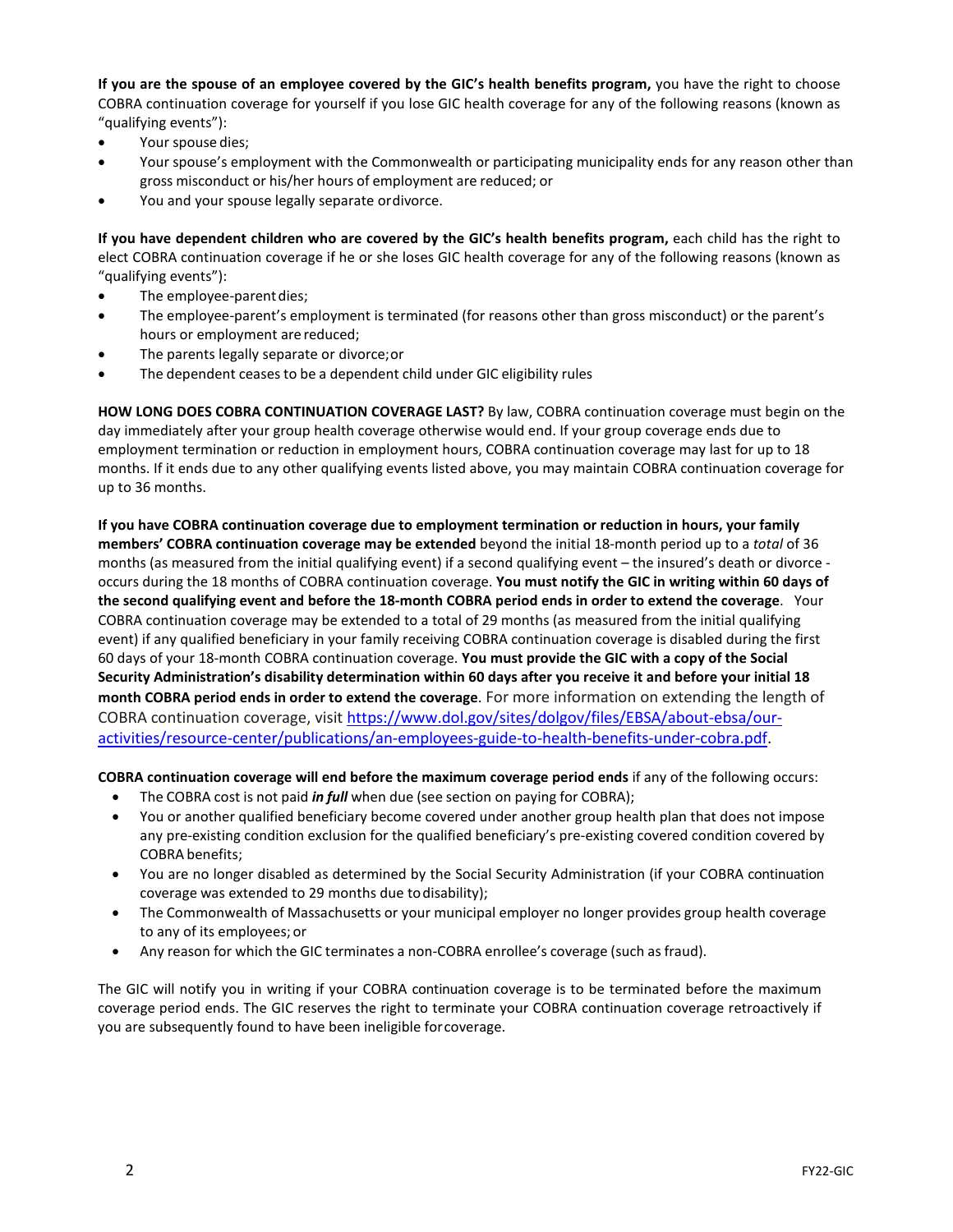**HOW AND WHEN DO I ELECT COBRA CONTINUATION COVERAGE?** Qualified beneficiaries must elect COBRA continuation coverage within 60 days of the date that their group coverage otherwise would end or within 60 days of receiving a COBRA notice, whichever is later. A qualified beneficiary may change a prior rejection of COBRA election any time until that date. **If you do not elect COBRA continuation coverage within the 60–day election period, you will lose all rights to COBRA continuation coverage**.

In considering whether to elect COBRA continuation coverage you should take into account that you have special enrollment rights under federal law, including the right to request special enrollment in another group health plan for which you are otherwise eligible (such as a spouse's plan) within 30 days after your GIC coverage ends due to a qualifying event.

You will also have the same special enrollment right at the end of COBRA continuation coverage if you get continuation coverage for the maximum time available to you.

**HOW MUCH DOES COBRA CONTINUATION COVERAGE COST?** Under COBRA, you must pay 102% of the applicable cost of your COBRA coverage. If your COBRA continuation coverage is extended to 29 months due to disability, your cost will increase to 150% of the applicable full cost rate for the additional 11 months of coverage. COBRA costs will change periodically; current COBRA rates are included with this notice.

**HOW AND WHEN DO I PAY FOR COBRA CONTINUATION COVERAGE?** If you elect COBRA continuation coverage, you must make your first payment for COBRA continuation coverage within 45 days after the date you elect it. **If you do not make your first payment for COBRA continuation coverage within the 45-day period, you will lose all COBRA continuation coverage rights under the plan.**

Your first payment must cover the cost of COBRA continuation coverage from the time your coverage would have ended up to the time you make the first payment. **Services cannot be covered until the GIC receives and processes this first payment, and you are responsible for making sure that the amount of your first payment is enough to cover this entire period**. After you make your first payment, you will be required to pay for COBRA continuation coverage for each subsequent month of coverage. These periodic payments are due usually around the 15<sup>th</sup> of each month. The GIC will send monthly bills, specifying the due date for payment and the address to which payment is to be sent for COBRA continuation coverage, but **you are responsible for paying for the coverage even if you do not receive a monthly statement**. Payments should be sent to the GIC's address on the bill.

After the first payment, you will have a 30-day grace period beyond the due date on each monthly bill in which to make your monthly payment. Your COBRA continuation coverage will be provided for each coverage period as long as payment for that coverage period is made before the end of the grace period for that payment. **If you fail to make a periodic payment before the end of the grace period for that payment, you will lose all rights to COBRA coverage.**

**CAN I ELECT OTHER HEALTH COVERAGE BESIDES COBRA?** Yes. You have the right to enroll, within 31 days after coverage ends, in an individual health insurance 'conversion' policy with your current health plan without providing proof of insurability. Alternately, if you are a Massachusetts resident, you may purchase health insurance through the Commonwealth's Health Connector Authority, or for employees in other states, through a Health Insurance Marketplace where available. The GIC has no involvement in conversion programs, and only very limited involvement in Health Connector programs. You pay the premium to the plan sponsor for the coverage. The benefits provided under such a policy might not be identical to those provided through COBRA. You may exercise this right in lieu of electing COBRA continuation coverage, or you may exercise this right after you have received the maximum COBRA coverage available to you.

Additionally, you or other qualified beneficiaries may qualify for MassHealth (Medicaid), Medicare, or the Children's Health Insurance Program (CHIP) or other group health plan coverage options (such as a spouse's plan) through what is called a "special enrollment period." Some of these options may cost less than COBRA continuation coverage. You can learn more about many of these options a[t www.healthcare.gov.](https://www.dol.gov/ebsa/www.healthcare.gov)